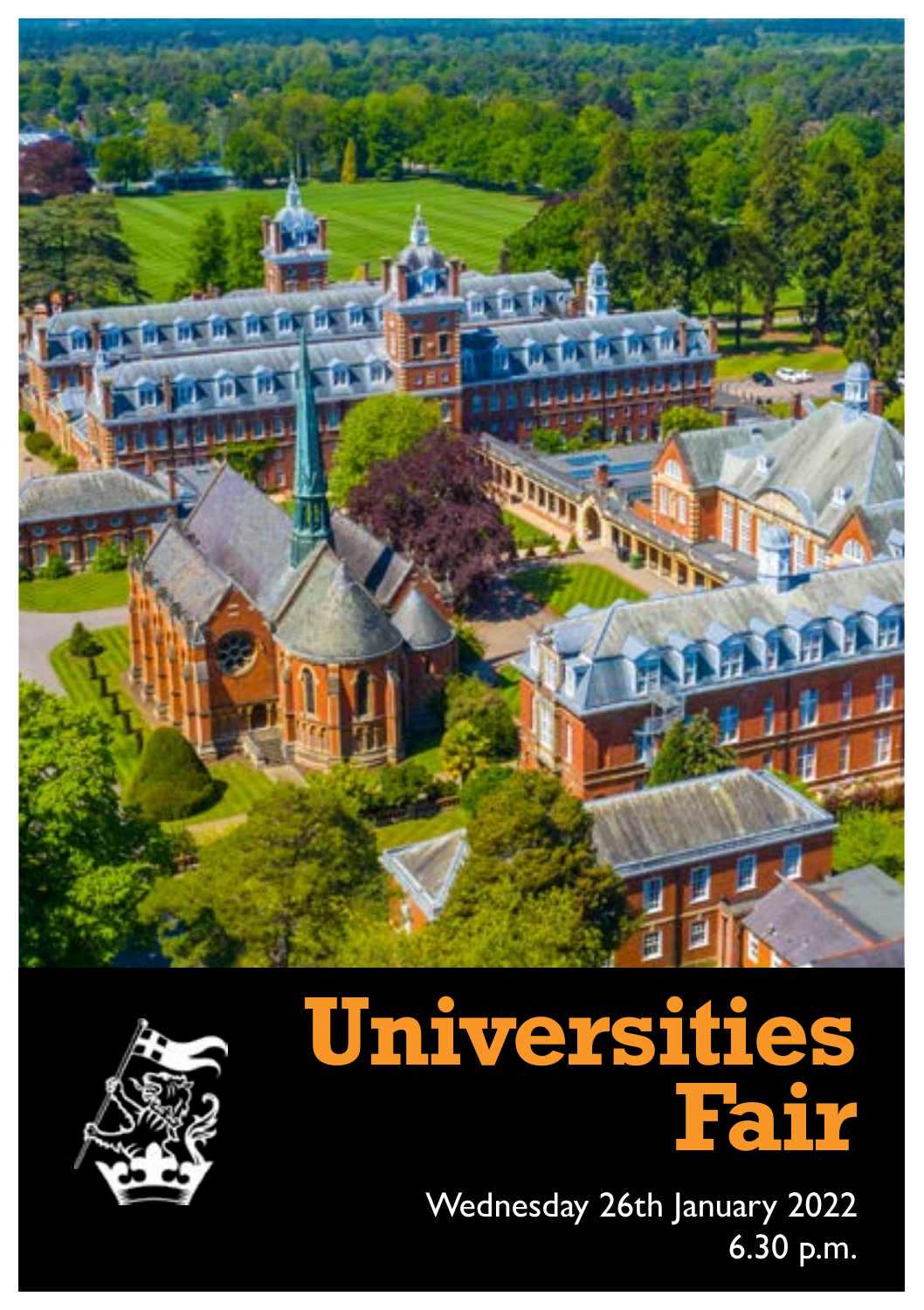### Welcome from the Head of Upper School & the Head of Higher Education

We would like to welcome the attending universities, parents and pupils to the 2022 Universities Fair. This Fair represents a great opportunity for parents and pupils to investigate the variety of degrees, research different universities and discover more about the application process.

The range of degree subjects, the different modules that can be attached to the major subject and the structure of courses, has expanded enormously over the past 10 years. This variety offers pupils a great opportunity to tailor their degree to their own wishes, however, it does require pupils to be proactive in researching degree subjects as well as attending a variety of university presentations. We suggest that it is always better to research the degree first and the university second and to this end, the Lower Sixth have already begun considering subjects and researching courses in tutorials and through 'Unifrog'. Nevertheless, to investigate the degree and the different aspects of the subject it is often necessary to research degree and university simultaneously.

University is not the only way forward for everyone and there are increasing opportunities for bright school leavers to enter a profession on fast track schemes, to be trained in industry, gain a professional qualification, benefit from real life work experience and avoid a large student loan. Places on these schemes tend to be very competitive and again, any pupil looking for this route will need to be thorough and proactive in their research.

An alternative to starting university straight after school is to take a gap year, by either deferring the university start date or deciding to apply the following year. Universities are interested in why pupils opt for a gap year and want to know what the pupil will have gained from the experience. Any pupil looking to take a gap year needs to plan it well in advance to ensure that a significant part of the year helps build a CV and strengthens their personal statement. This is particularly relevant if wanting to read a STEM degree at a top university.

A further alternative to the traditional university route is a degree apprenticeship ("DA") where an apprentice can gain a bachelor's or master's degree whilst in full time employment. DAs are relatively new and appear to be growing in popularity. DAs have been described as first and foremost, a job with a significant training element. The apprentice pays no tuition fees and receives a salary, the funding is paid for by the employer via a levy imposed on large companies' total wage bill. A school leaver applicant applies via the employer, not through UCAS, and the application may be used in addition to the four or five university applications via UCAS. We offer students support in locating and applying for Degree Apprenticeships via the HE Department.

Not all pupils will be looking at UK universities and there has been increased interest in US universities from Wellingtonians. All Lower Sixth pupils who have an interest in attending a US or Canadian university will have already made contact with our US university consultant at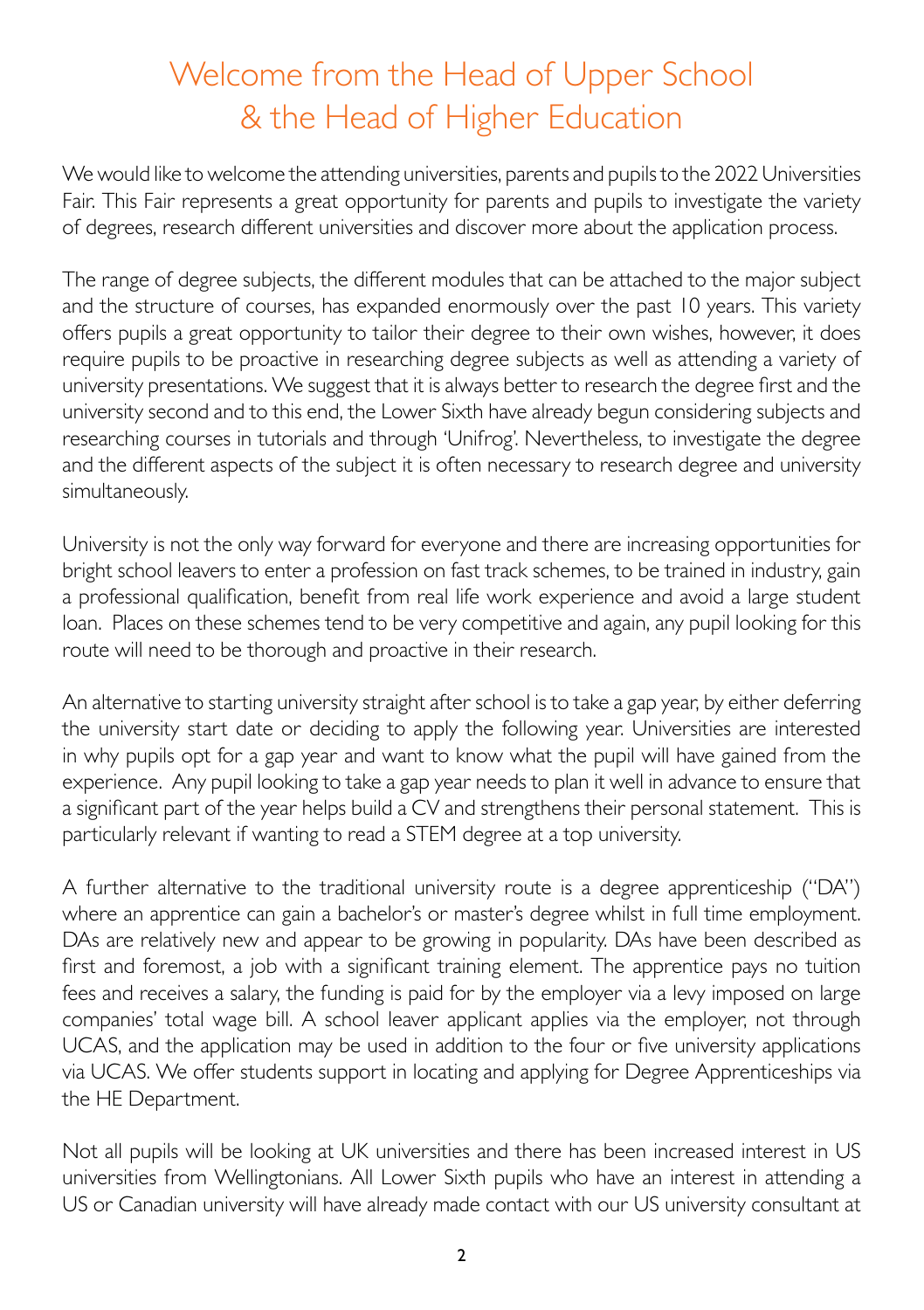Wellington, Dr Chantelle Jackson-Boothby of A-List Education. Please note that even if your child is using a private advisor or sports programme, they must let us know that they intend to apply to the US because it is Dr Jackson-Boothby who submits their transcripts for the College, and not a third party.

Whatever your eventual chosen route may be there is a vast array of expertise on offer today which should be able to deal with all your enquiries. Do please make use of them, and we hope that you enjoy the Fair.

Dr V E M Gardner (Head of Upper School & Director of HE and Careers) and Mr B Lewlsey (Head of HE)

### Format of the Evening

- 6.30 p.m. Panel session and Q & A.
- 7.30 p.m. Pupils and parents to visit university representatives in breakout rooms.

The members of the panel are as follows:

| <b>Establishment Name</b>   |  |  |  |
|-----------------------------|--|--|--|
| <b>Bath University</b>      |  |  |  |
| <b>Bristol University</b>   |  |  |  |
| Durham University           |  |  |  |
| <b>Edinburgh University</b> |  |  |  |
| <b>Exeter University</b>    |  |  |  |
| Loughborough University     |  |  |  |
| <b>Oxford University</b>    |  |  |  |
| University College London   |  |  |  |
| Warwick University          |  |  |  |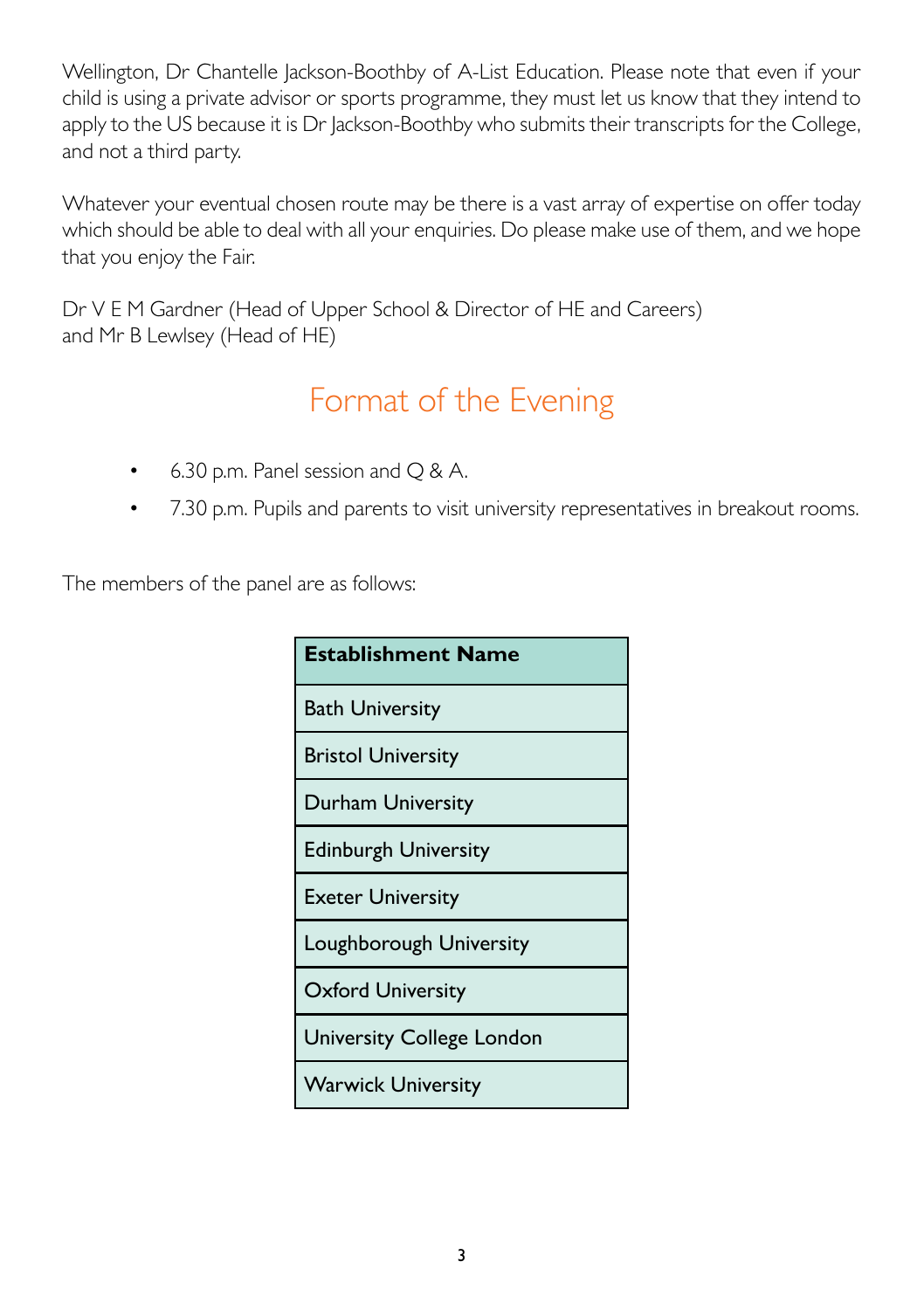#### The Logistics of the UCAS Application

The UCAS application is used for nearly all UK and some European universities. Applications to a number of UK art schools, conservatoires and private universities are outside the UCAS process and applications will need to be made directly to those institutions. Similarly, most overseas universities are outside the scope of UCAS and most will require an application made directly to the institution itself.

The UCAS application is a relatively straight forward form to complete, especially as there are videos at each step of the process detailing exactly what is required. Having said that, significant research needs to be carried out to ensure the degree and university choices are the most appropriate ones.

With the exception of Medics, Vets and Dentists, all UCAS applications allow five university and degree choices. It is important to recognise that at around May 2023 every pupil will be required to select a "first choice" and an "insurance choice" from their offers. The first choice will be for the preferred university assuming all grades and conditions of the offer are met. The insurance choice will be a back-up if the summer exams do not go according to plan and the entry conditions for the first choice university are not met. Clearly the entry level for the insurance choice needs to be lower than the first choice. In addition, the insurance choice must also be a university that the applicant does indeed want to go to.

A brief outline of the UCAS process is as follows:

- UCAS 2022 will go online in June 2022. The pupils will be inducted in June and will then have their log in details and can begin the process of application.
- University open days are already being widely being advertised, some virtual, some in person, and pupils should be carefully selecting their universities in a planned and organised manner. Lists of university taster days are sent regularly to pupils which provide a useful insight to the courses offered at universities.
- Any Lower Sixth pupil interested in Oxbridge pupil will be receiving advice from Wellington's Head of Oxbridge, Dr Ruth Lexton. Oxbridge applications are processed via UCAS in the same way as other UK university applications except the deadline for submission is much earlier (15th October 2022) than other applications (expected to be 15th January 2023).
- Together with the early Oxbridge application submission the deadline for all of those who are applying to read Medicine, Veterinary Sciences and Dentistry is also October 15th.
- Medics, Vets and Dentists will have already been receiving advice from Dr Harry Wright who is in charge of these applications.
- When researching university courses advice will be given on websites if any admissions tests are required (e.g. UCAT, BMAT & LNAT). We offer support for all pupils sitting admissions tests, but students should also be seeking out ways to prepare for these themselves – in essence, individual practice is crucial.
- Predicted grades (University Application Grades, or 'UAGs') will be a very important consideration for universities when making offers. Pupils will be made aware of UAGs at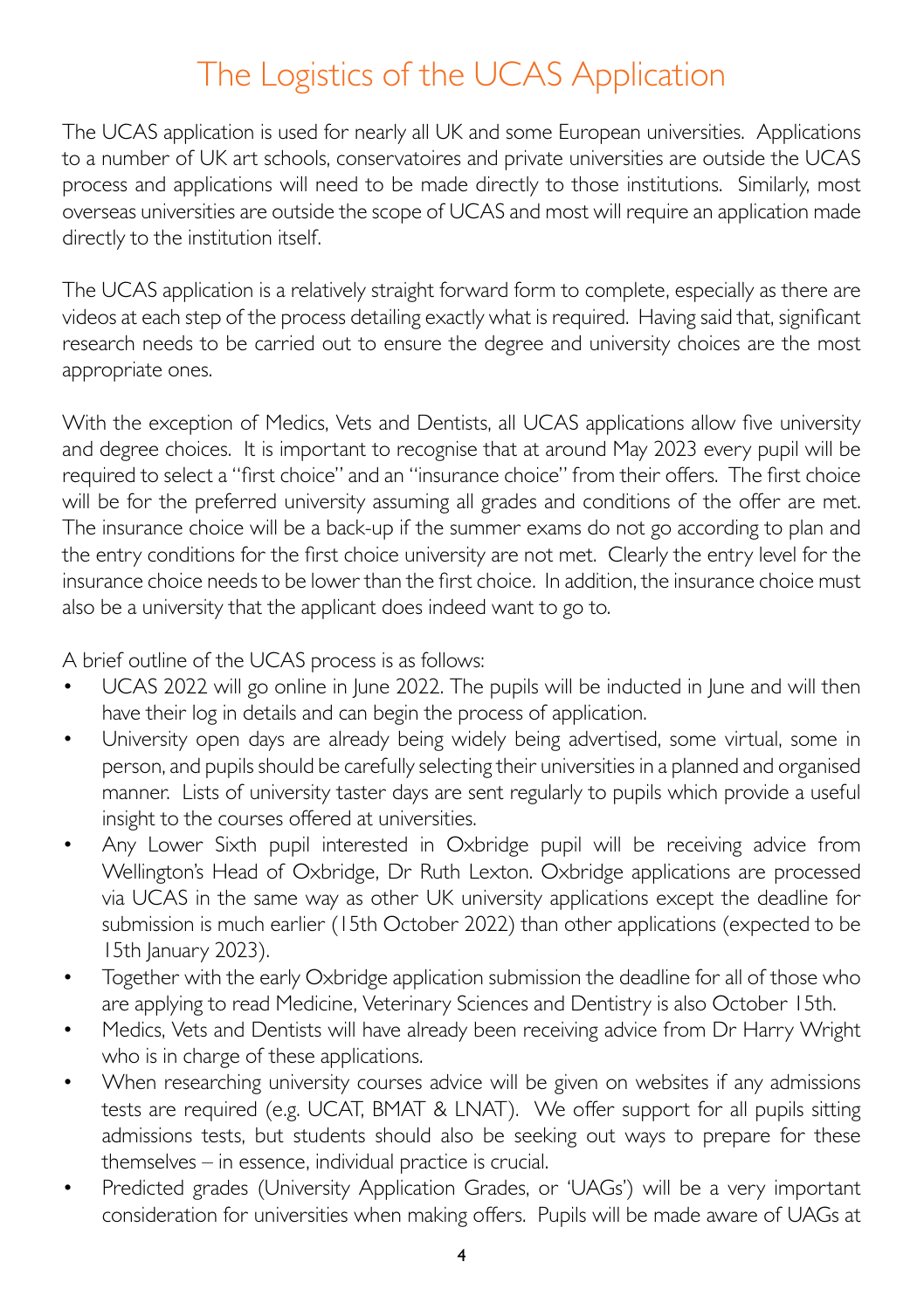the end of June 2022, following their Summer exams. Their research into universities must be carried out in light of these.

- Pupils should firstly finalise the course that they want to study. Once they have done that they should select the five universities that they want to apply to. This should be broad in range given the competitive nature of university application.
- Pupils should work on their personal statement over the summer holidays concentrating on the reasons why they want to study the course that they have chosen. All pupils should return in September with a draft personal statement and know what degree course they want to read and a good idea at which university they would like to read it.
- In the first two weeks of the Michaelmas term, tutorials and lectures will be geared to advising pupils in this process so that they can complete their application as soon as possible.
- Once the pupil has completed the UCAS application, a reference needs to be written by their HM, UAGs need to be added and a final check to ensure the application is complete will be made before it is sent off to UCAS.
- Early applications are advised and we would encourage all pupils to submit their application before half term in the Michaelmas term.
- Unifrog and the UCAS website are excellent resources and these should be the first port of call for all students
- As Head of HE, I am available for both parents and pupils and the best way to contact me is via e-mail at [bpl@wellingtoncollege.co.uk](mailto:bpl%40wellingtoncollege.co.uk?subject=)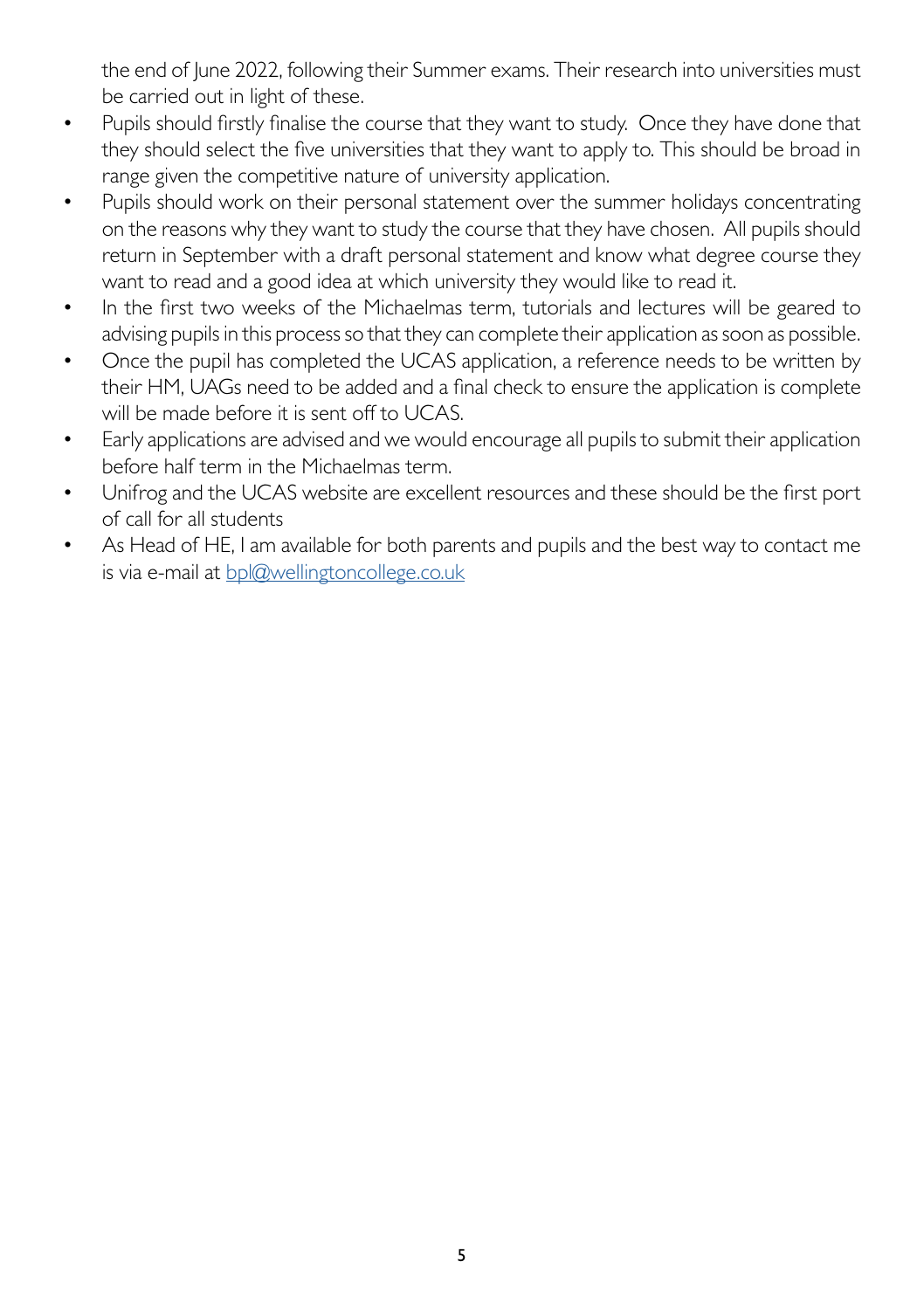## Wellington Statistics 2021 - UK Universities

#### **University Destinations by Numbers**

The table below shows the most popular university destinations where places were taken up by Wellingtonians last year. As you can see, Durham, Edinburgh, Exeter and Bristol remained popular destinations for 2021 students, while Imperial also saw a growth in successful applications.

| <b>University Destination</b> | <b>Places</b><br>2021/22 | <b>Places</b><br>2020/21 | <b>Places</b><br>2019/20 |
|-------------------------------|--------------------------|--------------------------|--------------------------|
| Durham                        | 26                       | 32                       | 25                       |
| Edinburgh                     | 28                       | 23                       | 4                        |
| <b>Exeter</b>                 | 26                       | 20                       | $ 9\rangle$              |
| <b>St Andrews</b>             | $6\phantom{a}$           | 13                       | $\overline{4}$           |
| Oxford                        | 8                        | 12                       | $\overline{7}$           |
| <b>Bath</b>                   | 12                       | 12                       | 26                       |
| <b>Newcastle</b>              | 8                        | 10                       | $\overline{3}$           |
| <b>UCL</b>                    | 4                        | 9                        | 8                        |
| <b>Bristol</b>                | 17                       | $\overline{7}$           | 20                       |
| Imperial                      | 10                       | $6\phantom{a}$           | $\overline{3}$           |
| Cambridge                     | 9                        | $6\phantom{1}6$          | 12                       |
| <b>KCL</b>                    | 6                        | 5                        | $\overline{2}$           |
| York                          | 5                        | 5                        | $\overline{4}$           |
| Warwick                       | $6\phantom{a}$           | $\overline{4}$           | $\mathbf{I}$             |
| <b>LSE</b>                    | $\overline{2}$           | 3                        | $\overline{2}$           |
| Leeds                         | 8                        | 3                        | $\overline{7}$           |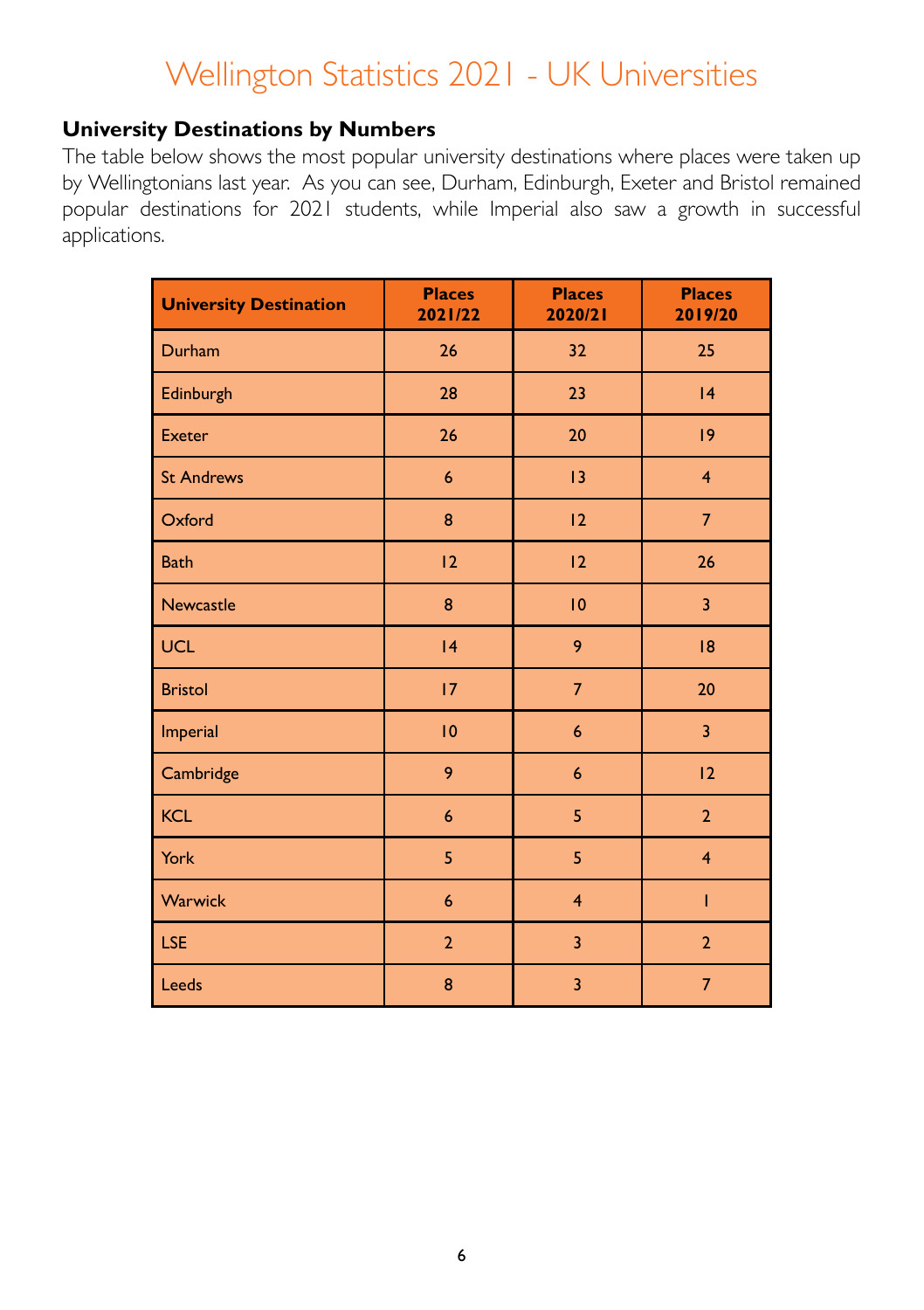### Choosing Your Degree

When choosing a degree subject it is important for all pupils to recognize that the subject needs to be enjoyed as they will be studying that subject for three, four or more years. For a very large number of careers, employers will pay little attention to the degree title, but will look closely at the class of degree and the status of the university.

When choosing a degree along the lines of economics, finance and business, it is important that the degree is selected due to the level of enthusiasm for the subject and not just because going into "business" or "the City" is the chosen career path. Many employers who have visited and presented at Wellington have stressed that the banking and business world is looking for well rounded, globally aware graduates who have a 2:1 and above, having studied any strong degree subject and at a top university. If any particular subject has been seen as giving a candidate marginal advantage it has been a foreign language.

#### The Personal Statement

- The importance of the personal statement cannot be underestimated. Given the number of candidates with similar academic credentials, this can be the deciding and determining factor.
- Admissions tutors are looking for academic motivation and commitment as well as evidence of research into the subject that they want to study. Does it confirm their depth of interest in the subject?
- Pupils should think about why they want to study their chosen course and what they have done that highlights their skills, knowledge and initiative. Have they chosen the right subject for the right reasons?
- They should display that they understand the course that they are applying for and how their academic strengths and interests match up to this. What has the candidate studied independently of the course (EPQ & EE)?
- They should concentrate on positive words such as achieved, developed, learned, discovered, enthusiasm, commitment, energy and fascination.
- Do they have a range of interests and aptitudes? What are their transferable skills?
- They should always use evidence to support their claims and statements.
- It should be clear, concise and grammatically correct.
- The final paragraph is an opportunity to convey other areas of learning; they must though explain what they have learnt from this – it shouldn't be a list of achievements.
- Reflection is vitally important.
- All personal statements are put through a similarity detection test. Thus any plagiarism is very likely to be picked up.
- There is a useful top ten tips for personal statements on the UCAS website and on Unifrog.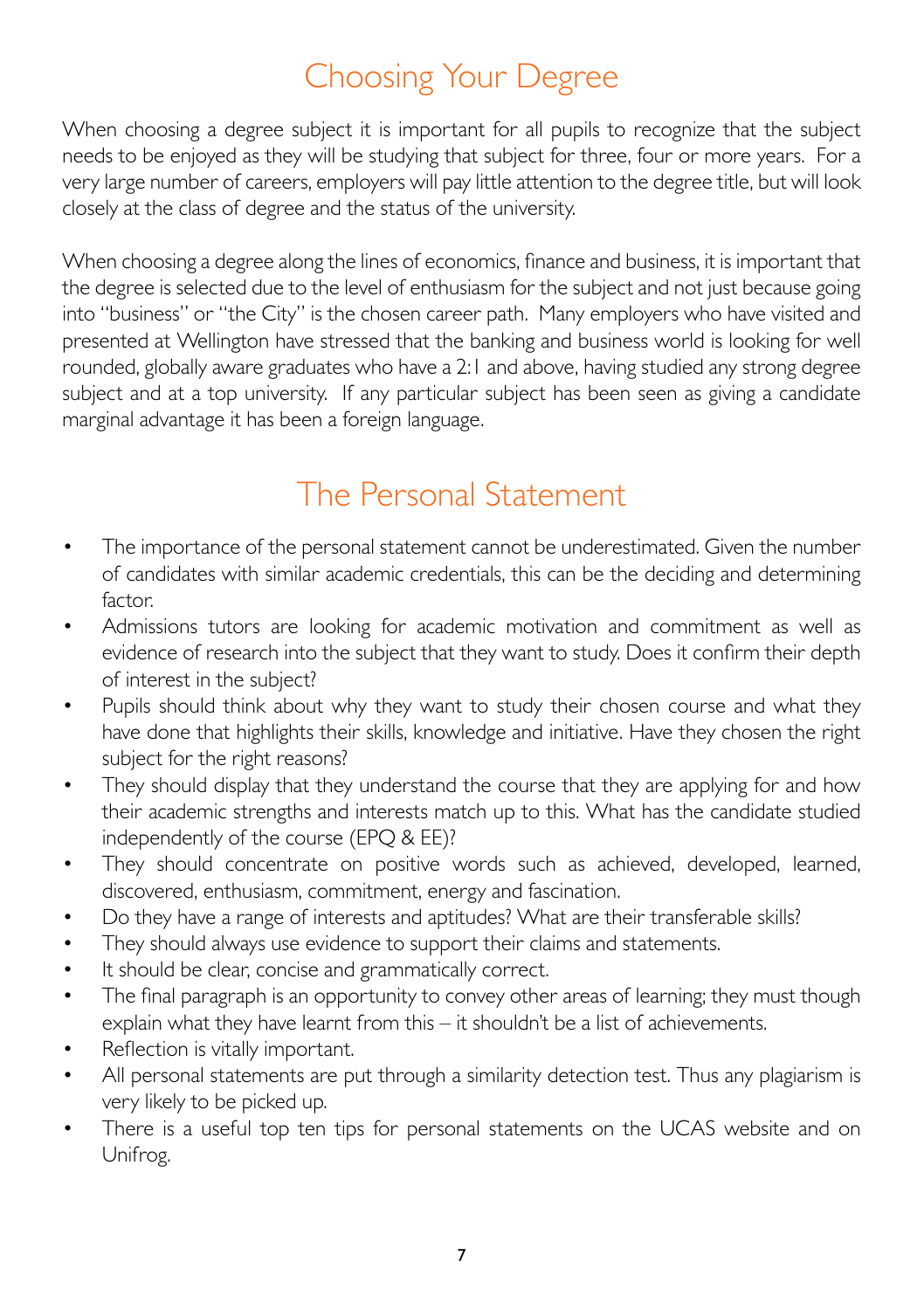#### US, Canadian & Other Overseas Universities

- Once again this year showed a successful university season with 28 pupils starting college in the US, Canada or mainland EU in September 2021.
- There has been a wide range of choices this year with pupils carefully choosing an appropriate fit for them.
- The range of North American universities includes mainly east and west coast universities in the US and Canada including every Ivy League university, including Brown (3 pupils), as well as NYU, Chicago (2), UC Berkeley (3), UCLA (2) and Georgetown.
- This trend will undoubtedly continue over the coming years.
- A-List Education UK continues to provide all North American university advice and SAT and ACT tuition, together with mainland EU university guidance. Dr Chantelle Jackson-Boothby, head A-List advisor, can be contacted at [chantellejacksonboothby@external.](mailto:chantellejacksonboothby%40external.wellingtoncollege.org.uk?subject=) [wellingtoncollege.org.uk](mailto:chantellejacksonboothby%40external.wellingtoncollege.org.uk?subject=)
- The annual US universities trip will resume in October 2022 and will visit east coast universities.
- Wellington has been accredited an SAT centre. Thus we host SAT exams for Wellington pupils as well as pupils from other schools.

#### Provisional Dates & Deadlines

Please note that these dates are provisional and are subject to change, however, they may be useful as a guide as to the timeline for the UCAS process.

- Mid to late lune There will be a bespoke programme of UCAS lectures, a UCAS registration and induction for the Lower Sixth.
- Mid-September Internal deadline for all Oxbridge, Medicine, Dentistry & Veterinary statements.
- 15th October External deadline for Oxbridge, Medicine, Dentistry & Veterinary applications.
- Early November (second week of half term) Oxford Admissions Tests.
- 15th January Expected external deadline for all UCAS submissions.